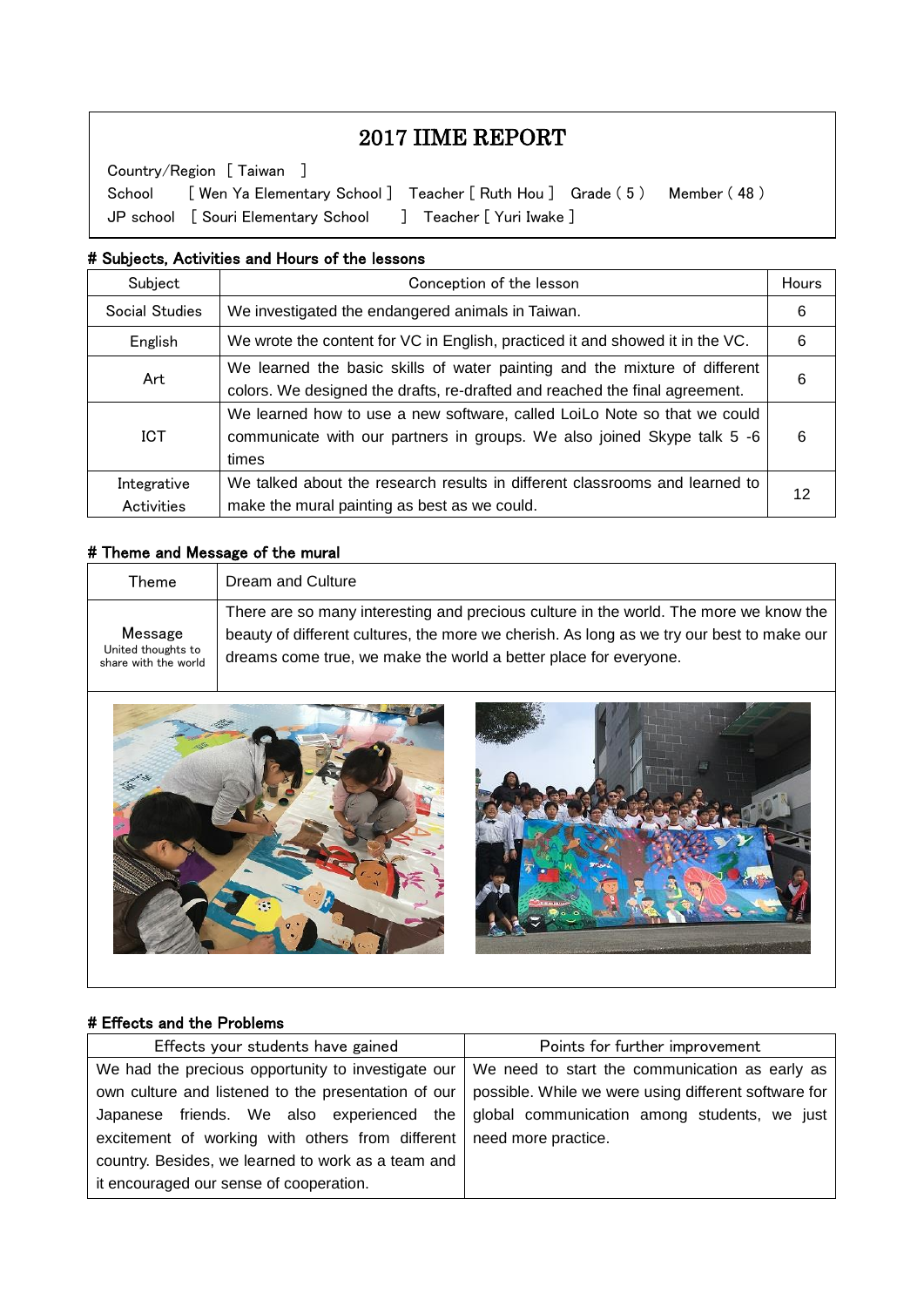## # How has your impression toward your partner's country/region and the world changed?

| Changes in the students                             | Changes in the teachers                                                                                  |
|-----------------------------------------------------|----------------------------------------------------------------------------------------------------------|
|                                                     | Students with different talents, such as speaking in   Teachers loved to have a chance to experience the |
| public, use of ICT had a chance to work together to | idea of "connecting global classroom." Although the                                                      |
|                                                     | make the project successful. They learned to   Internet connection might not go well every time,         |
| respect other classmates more.                      | teachers still felt excited to work with other                                                           |
|                                                     | educators to make the next generation better.                                                            |

## # Flow of the Activity

| Content                                          | Month                                        | What you did                                                                                                                                                                                                                                                     | Your students attitude/reflection                                                                                                                                                                                                                                                                                                     | Subject                                                                            |
|--------------------------------------------------|----------------------------------------------|------------------------------------------------------------------------------------------------------------------------------------------------------------------------------------------------------------------------------------------------------------------|---------------------------------------------------------------------------------------------------------------------------------------------------------------------------------------------------------------------------------------------------------------------------------------------------------------------------------------|------------------------------------------------------------------------------------|
| MEET<br>Self-<br>introduction                    | Sep.<br>2017                                 | We made greeting cards to<br>our partner classes<br>and<br>asked them to offer the<br>liked<br>theme<br>they<br>to<br>research. We had a Skype<br>talk to meet our friends.                                                                                      | Writing in English is not easy. We could<br>not write much English to our Japanese<br>friends. But we were so excited to meet<br>the friends from Japan and be their<br>partners.                                                                                                                                                     | English                                                                            |
| <b>SHARE</b><br>Research on<br>the theme         | Oct.<br>2017                                 | In Social Studies Class, we<br>read about the animals in<br>danger in Taiwan. In Art<br>class, we learned to make<br>headwear<br>our own<br>and<br>clothing for the talent show.                                                                                 | Focusing on the values of endangered<br>animals is good for us to pay extra<br>attention to our living environment. We<br>loved to have a closer look at our living<br>places as well as the Japanese culture.                                                                                                                        | Social<br><b>Studies</b><br>&<br><b>ICT</b><br>&<br>Art                            |
| <b>UNITE</b><br>United message/<br>Mural design  | Nov.<br>2017                                 | We created the drafts and<br>shared our thoughts with<br>our partners on Skype.<br>We<br>posted our ideas on the<br>Forum, hoping<br>that<br>the<br>agreement could be made<br>quickly.                                                                          | We were excited to talk about the<br>painting ideas and listened to the<br>suggestions from our Japanese friends<br>on Skype. We found it interesting and<br>attractive when we stayed in the same<br>classroom which was created by LoiLo<br>Note.                                                                                   | Social<br><b>Studies</b><br>&<br>English<br>&<br>Integrat-<br>ed<br><b>Studies</b> |
| <b>CREATE</b><br>Mural painting                  | Dec.<br>2017<br>to<br>Feb.<br>2018<br>マンマンマン | <b>We</b><br>formed<br>into<br>small<br>groups and took turns to<br>paint. Our art teacher gave<br>enough<br>freedom<br>us<br>to<br>create what we wanted to<br>the<br>present<br>mural<br>on<br>instead of giving us a lot of<br>instruction.                   | It was fun to join the project. We set up<br>the painting schedule in winter vacation<br>and started painting as scheduled.<br>Painting may be scaring to some of us<br>but most of us enjoyed making an effort<br>on the project.                                                                                                    | Integrat<br>ed<br><b>Studies</b><br>& Art                                          |
| <b>APPRECIATE</b><br>Reflection/<br>Appreciation | Mar.<br>2018                                 | We carefully read through<br>back to Japan. And we tried<br>to find the similarities and<br>differences between Wen<br>Ya E.S. and Souri E.S We<br>wrote our feedbacks on the<br>forum to so that we could<br>share with each other the<br>message on the mural. | In order to correspond well with our<br>the mural before we sent it   partners' drawing, we changed the<br>original design of our mural. The design<br>might be different from what we have<br>promised, but all the essential points<br>have been included on the mural. We<br>hoped our partners would like our<br>creativity, too. | Integrat<br>ed<br><b>Studies</b><br>& Art                                          |